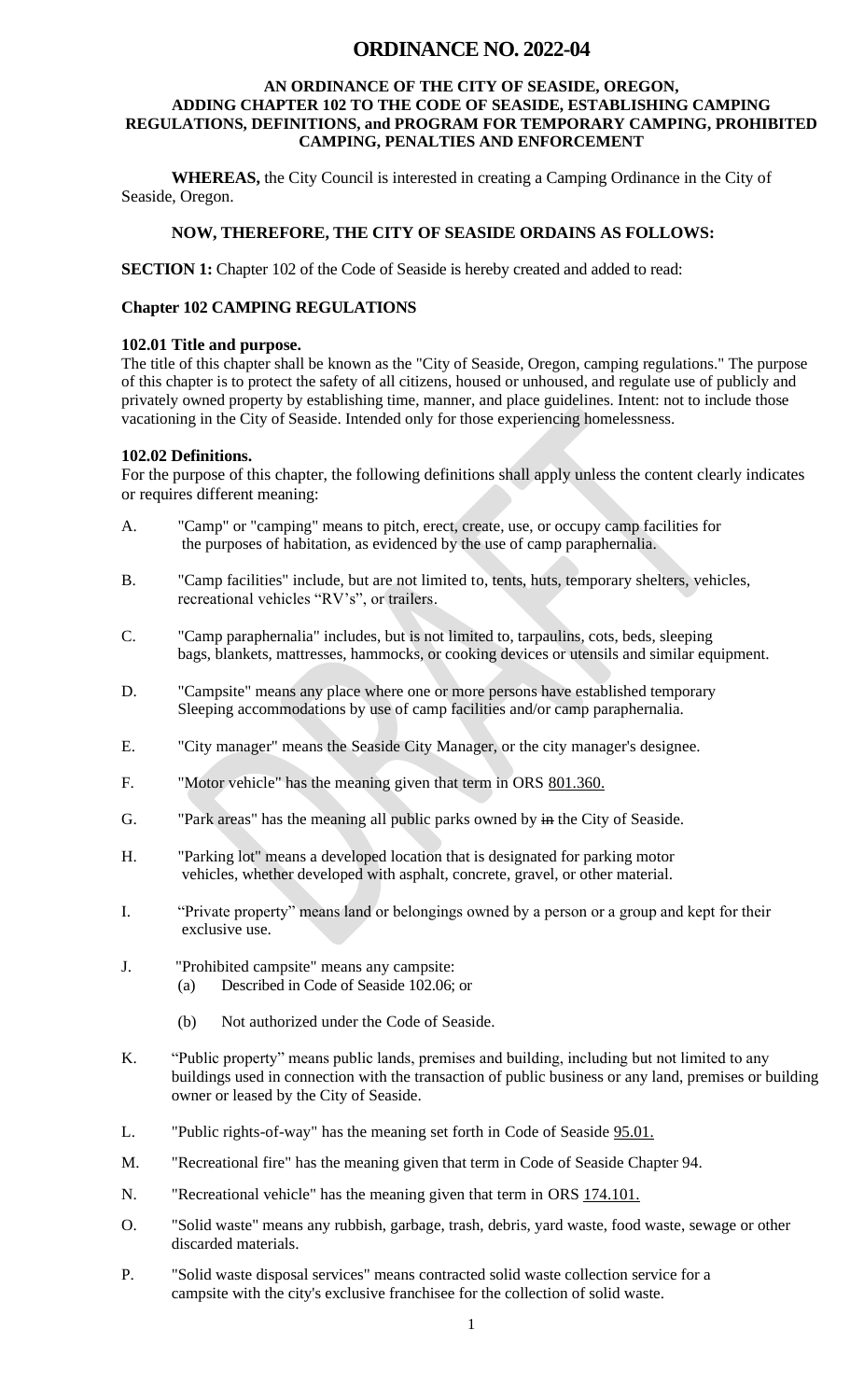- Q. "Store" or "storage" means to put aside or accumulate for use when needed, to put for safekeeping, to place or leave in a location.
- R. "Street" means any highway, lane, road, street, right-of-way, alley, and every way or place in the city of Seaside that is publicly owned or maintained for public vehicular travel.

### **102.03 Private property program for temporary camping.**

- A. Private Property Non residential
	- (1) With written authorization of the private property owner of the property up to six (6) persons and up to three (3) total motor vehicles, RV's or tents, in any combination, may be used for camping in any parking lot.
- B. Private Property Residential
	- (1) Up to six (6) persons may use a residentially zoned property developed with an occupied residential dwelling, with further authorization from property owner and tenants of the property, for camping by either:
		- (a) Using a tent to camp in the back yard of the residence; or
		- (b) Using a single motor vehicle parked in the driveway of the dwelling.
- C. Property Owner Responsibility
	- (1) A property owner who authorizes any person to camp on a property pursuant to subsection (A) and (B) of this section must:

(a) Provide or make available sanitary facilities; (i.e., including toilets, wash facilities, and drinking water facilities).

(b) Provide garbage disposal services so that there is no accumulation of solid waste on the site;

(c) Provide a storage area for campers to store any personal items so the items are not visible from any public street;

(d) Require a tent or camping shelter to be not less than five feet away from any property line; and

(e) Not require or accept the payment of any monetary charge nor performance of any valuable service in exchange for providing the authorization to camp on the property; provided, however, that nothing in this section will prohibit the property owner from requiring campers to perform services necessary to maintain safe, sanitary, and habitable conditions at the campsite.

- (f) Register with the city camping permit program.
- D. A property owner who permits camping pursuant to subsection (A) and (B) of this section may revoke that permission at any time and for any reason.
- E. Notwithstanding any other provision of this chapter, the city manager or their designee may:
	- (a) Revoke the right of any person or organization or commercial entity to authorize camping on property described in subsection A of this section upon finding that any activity occurring on that property by the camper(s) is incompatible with the uses of adjacent properties or constitutes a nuisance or other threat to the public welfare; or
	- (b) Revoke permission for a person or group to camp overnight on private property upon finding that the person or family member has violated any applicable law, ordinance, rule, guideline or agreement, or that any activity occurring on that property by a camper(s) is incompatible with the use of the property or adjacent properties.
- F. Any person whose authorization to camp on property has been revoked pursuant to subsections (D) and (E) of this section must vacate and remove all belongings from the property within twenty-four (24) hours of receiving such notice.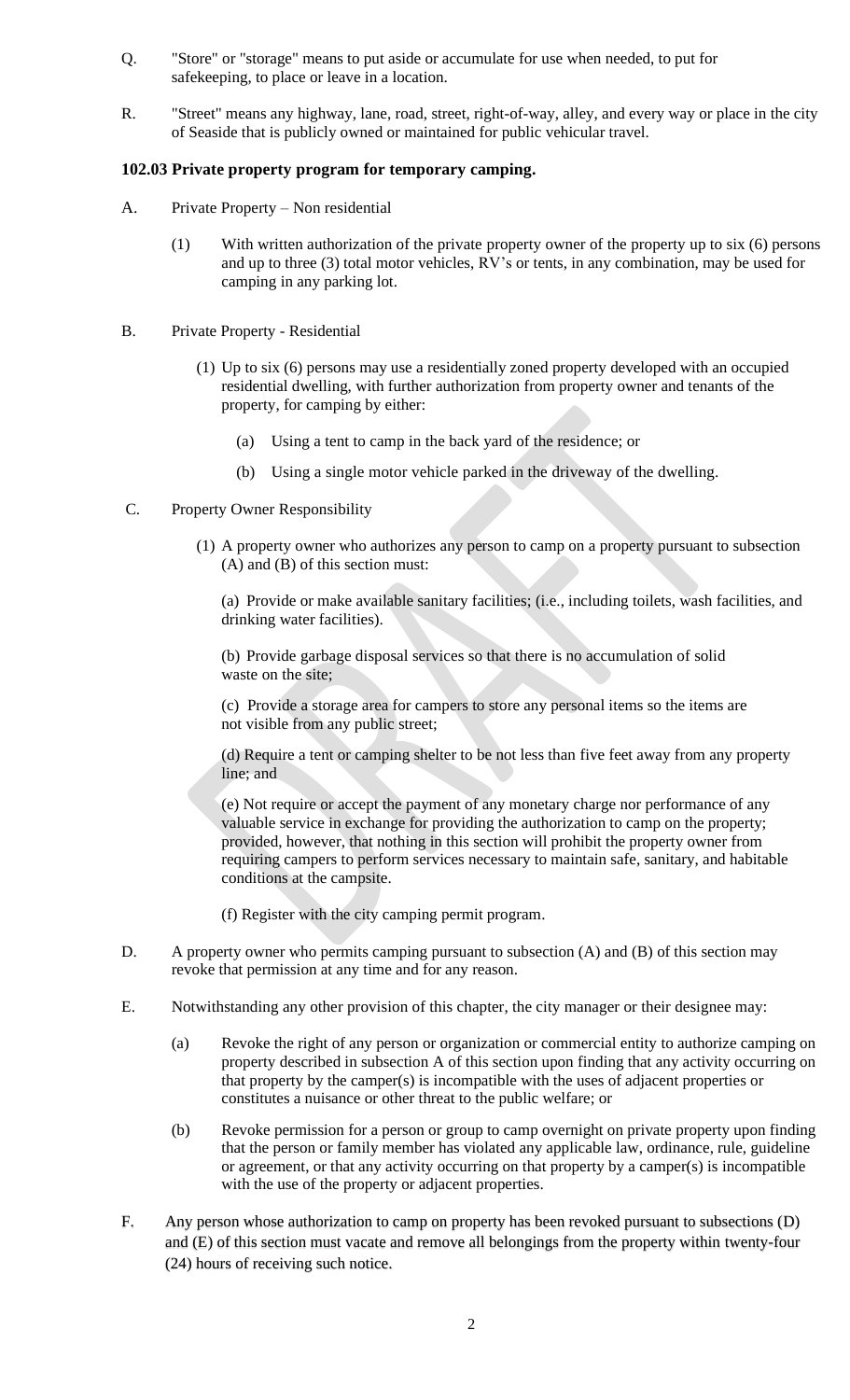G. All persons or organization or commercial entity participating in the temporary camping program described in this section do so at their own risk, and nothing in this code creates or establishes any duty or liability for the city or its officers, employees or agents, with respect to any loss related to bodily injury (including death) or property damage.

### **102.04 Public property program for temporary camping.**

- A. Campers participating in the city's program for temporary camping are permitted to use public property locations identified in the city policy.
- B. All vehicles, motorized or recreational, participating in the city's program for temporary camping under this section shall be currently registered and displaying an unexpired registration plate with current tags or current trip permit issued by the Oregon State Department of Motor Vehicles (DMV) and shall be in compliance with required vehicle insurance responsibilities.
- C. The city may revoke permission for a person or group to camp overnight on public property upon finding that the person or group has violated any applicable law, ordinance, rule, guideline or agreement, or that any activity occurring on that property by a camper(s) is incompatible with the use of the property. or adjacent properties.

## **102.05 Program for temporary camping permit**

- A. Persons camping and property owners participating in the city's program for temporary camping shall obtain a cost-free permit from the city.
- B. Permits shall only be valid for three 3 weeks at a time before participants must obtain a new permit.
- C. In addition to the provisions within the penalties and enforcement section 102.99, violators of any provision of this chapter may be denied participation in the program for temporary camping.

### **102.06 Prohibited public property camping.**

- A. Except as expressly authorized by Section 102.04, at all times it is unlawful for any persons to establish or occupy a campsite on the following public property:
	- (a) All public park areas;
	- (b) All publicly owned or maintained parking lots; and
	- (c) All publicly owned or maintained restrooms; and
	- (d) All publicly owned property located within residential zoning districts:
		- (1) Low density residential (R1)
		- (2) Medium density residential (R2)
		- (3) High Density Residential (R3)
		- (4) Resort Residential (RR)
		- (5) Residential Commercial (RC)
	- (e) All publicly owned property along  $12<sup>th</sup>$  Avenue.
	- (f) All publicly owned property between  $1<sup>st</sup>$  Avenue to Avenue A.
	- (g) All publicly owned property along Avenue G.
	- (h) All publicly owned property along Avenue U.
	- (i) All publicly owned property along Necanicum Drive.
	- (j) All publicly owned property along Holladay Drive.
	- (k) All publicly owned property along Highway 101.
	- (l) All publicly owned property along Wahanna Drive.
	- (m) All publicly owned property along Sunset Boulevard.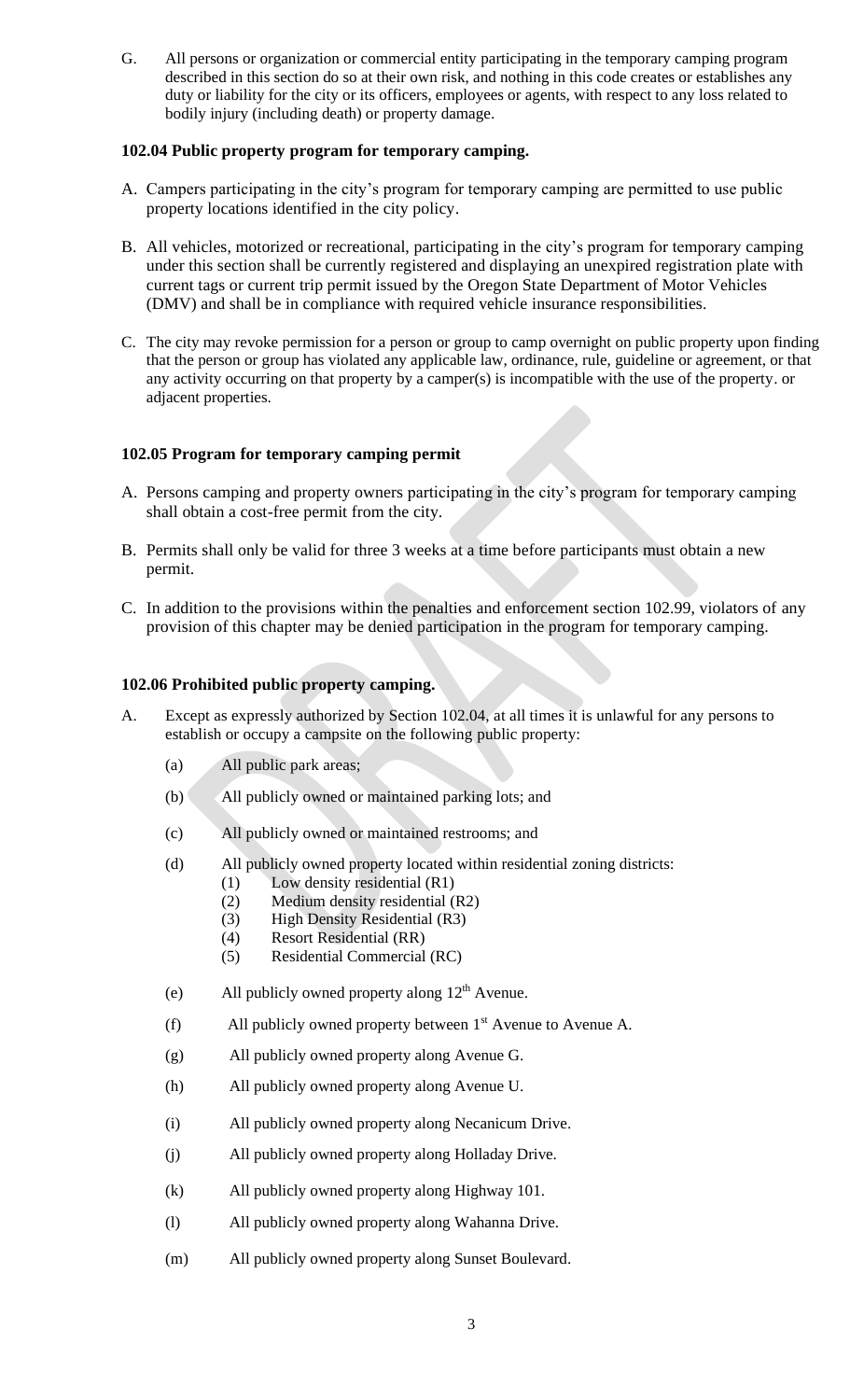- B. Except as expressly authorized by the Code of Seaside, it shall be unlawful for any person to camp as defined in Chapter 102 on any publicly owned property during the hours of 8:00 a.m. to 8:00 p.m.
- C. Except as expressly authorized by the Code of Seaside, it shall be unlawful for any person to store personal property, including camp facilities and camp paraphernalia, on any public property during the hours of 8:00 a.m. to 8:00 p.m.
- D. Except as expressly authorized by the Codes of Seaside Chapter 94 or special event permit, it shall be unlawful to have a recreational fire on public property.
- E. A person or persons camping in a vehicle or recreational vehicle must adhere to parking regulations, Code of Seaside Chapter 72, and public right-of-way regulations, Code of Seaside Chapter 95.01.
- F. Notwithstanding the provisions of this chapter, the city manager or designee may temporarily authorize camping or storage of personal property on public property by written order that specifies the period of time and location:
	- (a) In the event of emergency circumstances;
	- (b) In conjunction with a special event permit; or
	- (c) Upon finding it to be in the public interest and consistent with council goals and policies.
- G. The city manager may adopt administrative rules to implement any of the provisions of this chapter.

#### **102.99 Penalties and enforcement.**

- A. Any person who violates any provision of this chapter shall, upon conviction, be subjected to a fine in the amount not to exceed \$25. Each day a violation is committed or permitted to continue shall constitute a separate offense.
- B. In addition to any other penalties that may be imposed, any campsite or camp facilities or camp paraphernalia used for overnight sleeping in a manner not authorized by this section or other provisions of this code shall constitute a public nuisance and may be abated as such. Movement from one location within city limits to another does not constitute abatement by the owner.

**SECTION 2:** Ordinance 2022-04 will take effect on the thirtieth day after its adoption.

**ADOPTED** by the City Council of the City of Seaside on this \_\_\_ day of \_\_\_\_\_\_\_\_\_\_, 2022 by the following roll call vote:

YEAS: NAYS: ABSTAIN: ABSENT:

**SUBMITTED** to and **APPROVED** by the Mayor on this day of , 2022

JAY BARBER, MAYOR

ATTEST:

Mark J. Winstanley, City Manager